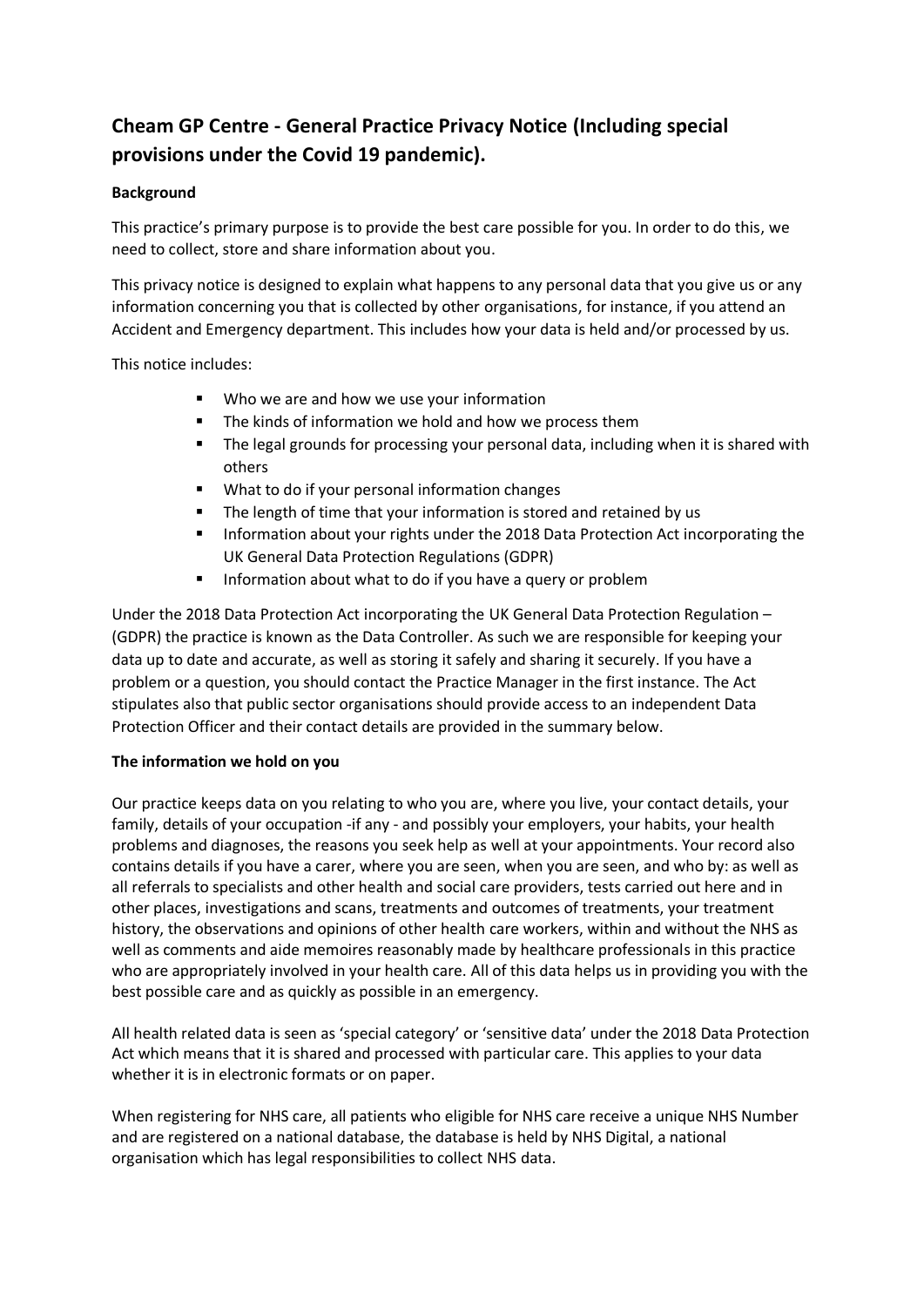#### **Why we hold and process your data**

We hold and process your personal data in order to provide you with direct care. Anonymised and pseudonymised patient data, in other words data that cannot be used to identify you is also used to:

Improve the quality and standard of care that we and other organisations provide Researching and developing new treatments Developing preventative treatment of illness and disease Monitoring standards of patient safety Planning future services.

You also have a choice over whether you wish to use your confidential data – i.e. data that CAN be traced back to you for these purposes. If you are content with this then you do not need to do anything. If you are not sure or wish to opt out, please see section on **Opting-Out of Research and Planning** below.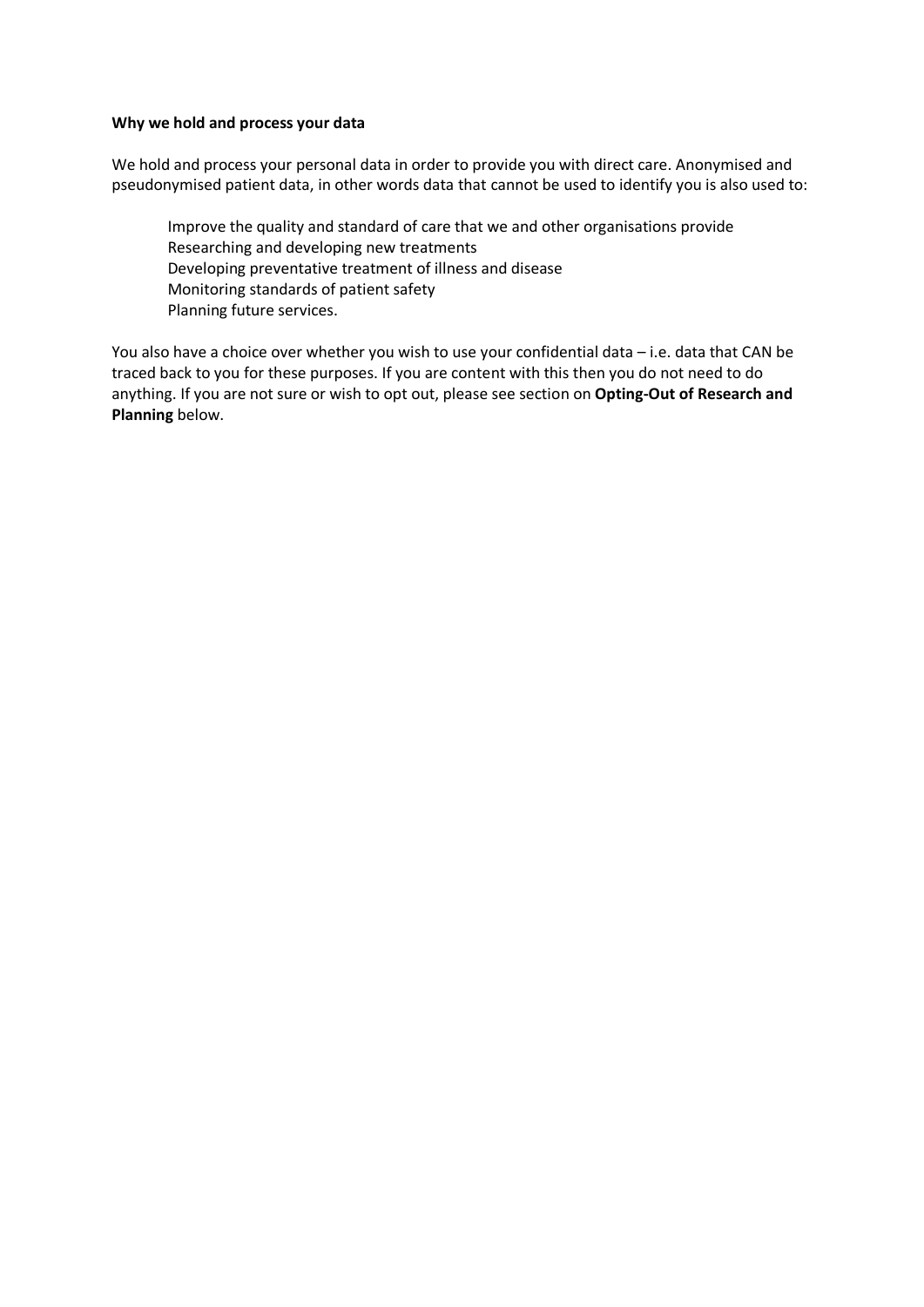# **Special Provisions during the Covid 19 pandemic**

**The NHS faces continued severe pressure during the pandemic. This makes it even more important to share health and care data across relevant organisations.** 

**Using Regulation 3 (4) of the Health Service (Control of Patient Information) Regulations 2002 and related legislation, the Secretary of State for Health has issued a notice (the COPI notice) that requires health organisations including GP surgeries, local authorities and government bodies to share confidential patient information for the duration of the pandemic. There are new services and information flows that have been set up to manage the outbreak. For instance, this practice is part of a Primary Care Network and a GP Federation. As such, it collaborates to deliver COVID vaccinations in this area and is part of a 'buddy system' so that if its staff are so affected by the virus, that the practice cannot operate, colleagues from other practices and other organisations can still provide you with care.** 

**All patients registered with a GP have a Summary Care Record (SCR) unless they have chosen not to have one. This record gives professionals in the healthcare system away from your practice access to your information when you need it. If you have previously expressed a preference to only have core information shared in the Summary Care Record or to opt out of the SCR completely. These preferences will be respected. For all other patients the SCR will be used to share additional information as required. New opt-out requests and changes to your opt-out preferences will be suspended and not processed for the duration of the pandemic.** 

**Automated processing of data will be used to identify vulnerable patients and patients needing to be shielded.**

**NHS England and NHS Improvement and NHSX have developed a single, secure data-store to gather data from across the health and care system to manage and inform the Covid 19 response.** 

**Any data-flows used to share data specifically to manage Covid 19 during the pandemic will cease once the COPI notice is withdrawn.** 

**Because of the importance of sharing data for us all (defined as "public interest" under the 2018 Data Protection Act) any patient opt-out including the National Data Opt-out will not apply during the COPI notice period. It may also take the practice longer to respond to Data Subject Access Requests (DSARs) than the stipulated one calendar month. The Information Commissioner's Office has recognised the pressure the pandemic has placed upon GP surgeries.** 

#### **Who do we share information with.**

As GPs, we cannot provide all your treatment ourselves, so we need to delegate this responsibility to others within the practice and with other organisations such as pharmacies or hospitals.

If your care requires treatment outside the practice, we will exchange with those providing such care and treatment whatever information may be necessary to provide you with safe, high quality care. The practice also delivers services and treatment to our patients as part of, and in association with local primary care networks and beyond.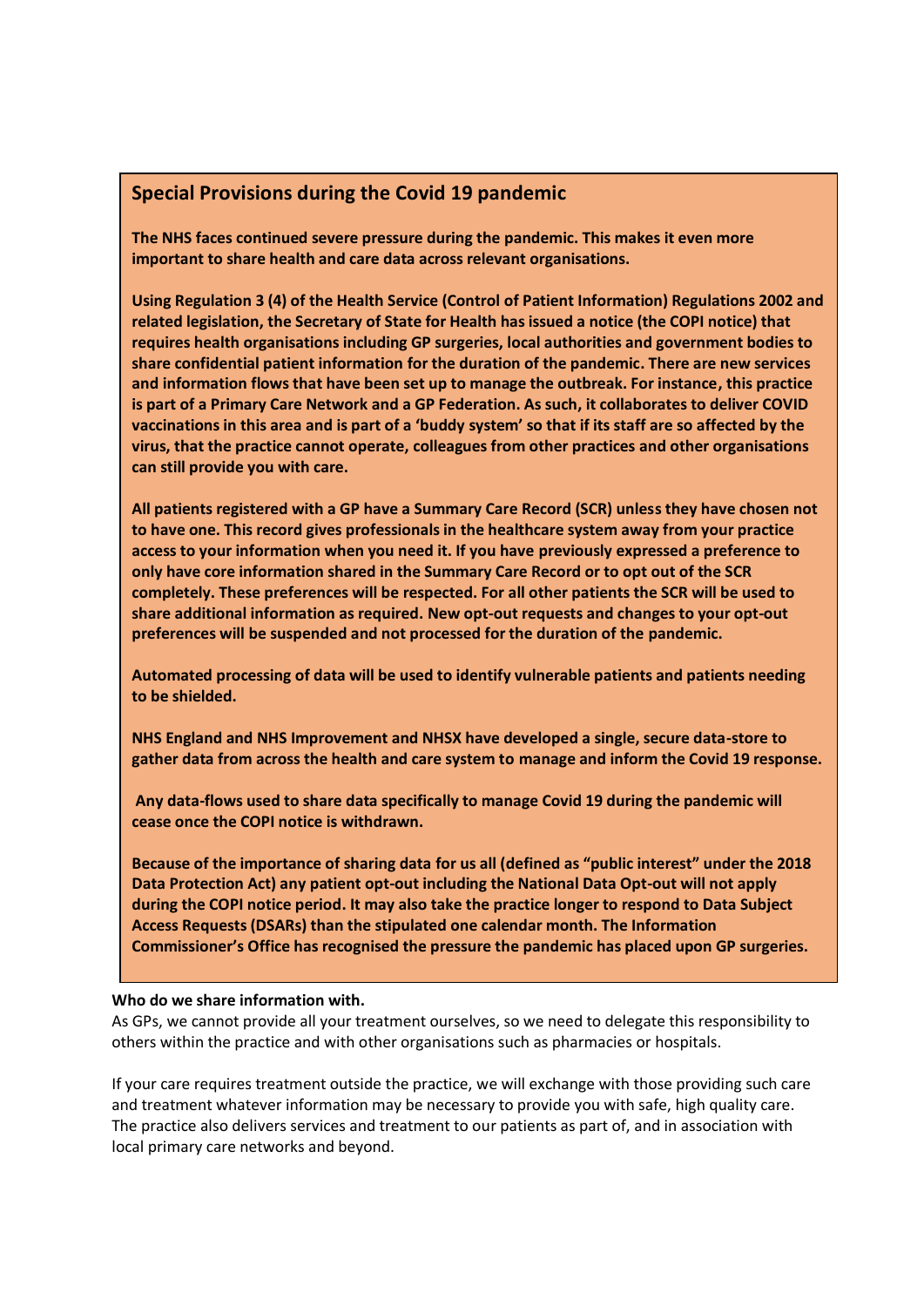Once you have seen any outside care provider, they will normally send us details of the care they have provided you with, so that we can understand your health and treatment better.

The sharing of personal data, within the practice and with those other organisations involving the practice, such as Primary Care Networks (PCNs) as well as secondary care organisations and social prescribing organisations is assumed and is allowed by law (including the Data Protection Act 2018). However, we will gladly discuss this with you in more detail if you would like to know more. We keep a register of our Information Assets which also sets out a Record of Processing Activity. The majority of patient data processing and storage happens via our EMIS and EMIS Community clinical systems.

We have an overriding responsibility to do what is in your best interests under the 2018 Data Protection Act 'in performance of a public task' (see legal bases in the summary below). The Practice team (clinicians, administration and reception staff) only access the information they need to allow them to perform their function and fulfil their roles. A list of the types of organisation we share with is provided below. This summary also contains details of your rights in relation to your data under the Act and how to exercise them.

We do also share anonymised data across our Primary Care Networks, the Sutton GP Federation, The South-West London Clinical Commissioning Group and NHS England. This data is extracted by secure data extraction tools such as EMIS Enterprise and/or Apollo.

This practice does NOT share your data with insurance companies, except by your specific instruction or consent.

Your data is NOT shared or sold for any marketing purpose.

#### **Communication with Patients**

The practice will use your contact details in order to inform you of progress in your treatment or to work with you in managing your health. Because we can communicate and get data to you more quickly and more securely, we prefer to use email and text messaging services**. Please ensure that we have your current, up to date, email address and mobile telephone so that we can do this.** If you would prefer us NOT to communicate with you in these ways, please let us know.

The practice may use YouTube or similar media in order to communicate with specific groups of patients. Patients will never be asked to pay for such a service, but should be aware that the nature of YouTube or similar is that providers of content may receive remuneration based upon the number of hits that content receives. If offered such a service, patients can decline or opt-out at any time.

#### **Safeguarding and the Caldicott Guardian**

The practice is dedicated to safeguarding all its patients, including children and vulnerable adults. This means that information will be shared by the practice in their best interests. Such decisions are the ultimate responsibility of the practice's Caldicott Guardian. The Caldicott Guardian is the senior person - always a doctor and often a partner within a practice- responsible for protecting the confidentiality of people's health and care information. The duty to share data for the benefit of individuals is as important as the duty to protect patient confidentiality and actions taken as a result of safeguarding concerns will override data protection. Their decision to share or not to share data is final and there is no appeal process.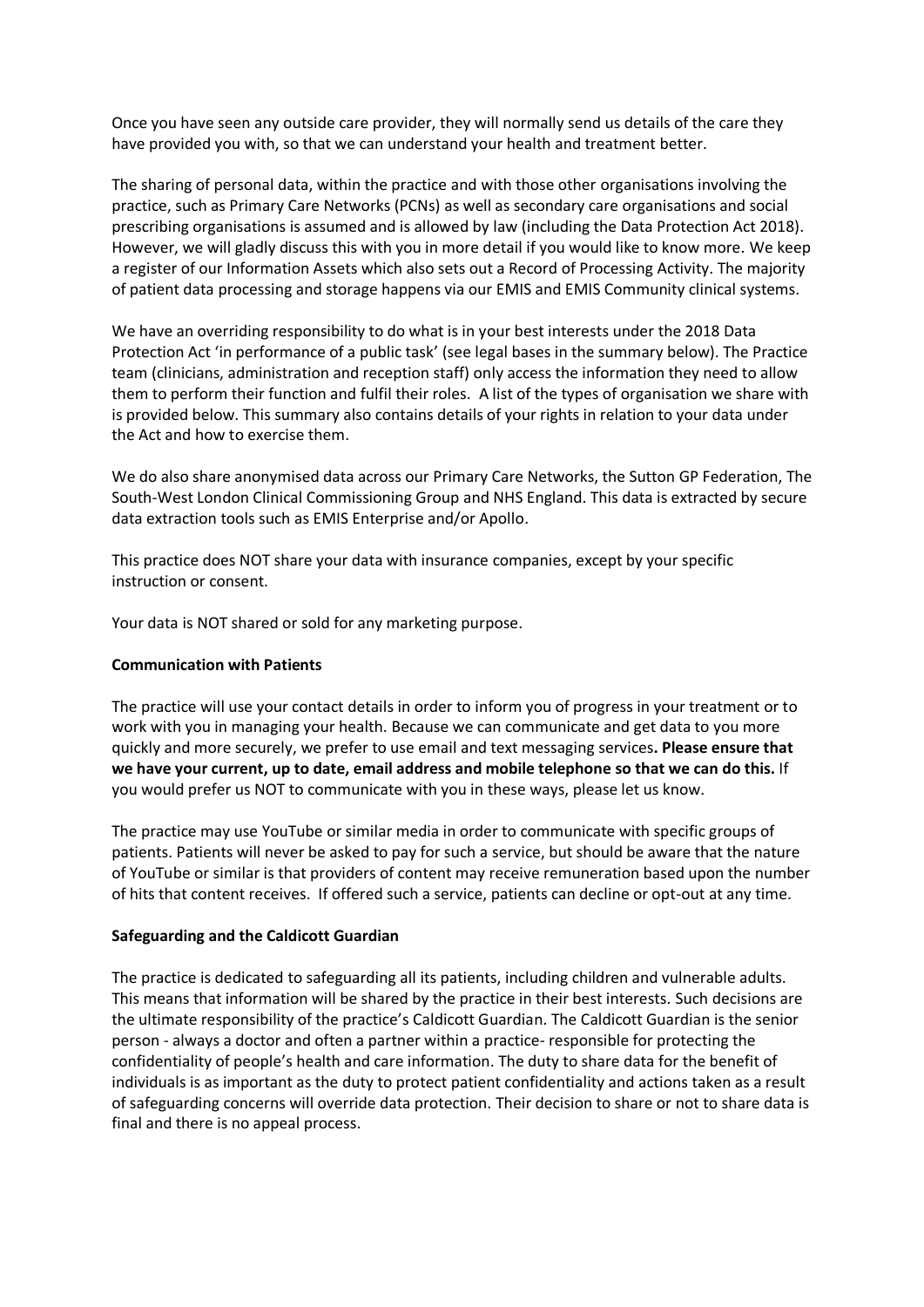#### **Medical Audits and Medicines Management**

The practice will conduct audits of its services and treatment as well as reviews of medicines prescribed to its patients. Reviews of patient data are necessary to allow us to test and update our services and prescribing to ensure that you receive the most appropriate and cost-effective treatments. These reviews may take the form of internal audits or those conducted by other commissioned healthcare organisations such as the local Medicine Management Team.

#### **Risk Stratification**

Electronic tools of prediction, based upon algorithms and artificial intelligence are used within the NHS to determine a patient's future risks and treatment needs. Wherever we can, we want to prevent admissions to A&E and secondary care which would be otherwise necessary. Such preventative care may, for instance, use these tools to determine the risk and consequence of a future fall in an elderly patient. Under Covid 19 these tools are being used to identify vulnerable patients and patients who need to be shielded.

However, under the 2018 Data Protection Act, when the COPI notice described above is withdrawn, you do have the right to opt out of having your data processed in such automated ways. If you wish to opt out of this, please contact the practice.

#### **Research and Planning**

The practice takes part in research that uses anonymised or pseudonymised data. It also takes part in planning at a local, regional and national level. **Data which is anonymised or pseudonymised data means that it cannot be traced back to an identifiable individual** and is therefore no longer *personal data* under the 2018 Data Protection Act and thus preserves patient privacy and confidentiality..

**NHS Digital collects pseudonymised patient data** on a regular basis and their privacy notice explaining more about how this data is collected and how it is used is available at:

[https://digital.nhs.uk/data-and-information/data-collections-and-data-sets/data](https://digital.nhs.uk/data-and-information/data-collections-and-data-sets/data-collections/general-practice-data-for-planning-and-research/gp-privacy-notice)[collections/general-practice-data-for-planning-and-research/gp-privacy-notice.](https://digital.nhs.uk/data-and-information/data-collections-and-data-sets/data-collections/general-practice-data-for-planning-and-research/gp-privacy-notice)

Anonymised or pseudonymised patient data held by the practice may also be used to evaluate present services that provide direct care or to plan future ones within the practice or across the local area.

Identifiable patient data may be used in planning and managing the response of the NHS to the Covid 19 virus due to the overriding priority of serving the national public health interest. This will continue until the COPI notice above is withdrawn.

Sometimes, the practice is contacted to ask whether its patients would consider taking part in research on a particular condition, but where the data used would identify those individuals. **In all such cases, identifiable patient data can only be used where patients have given their consent.**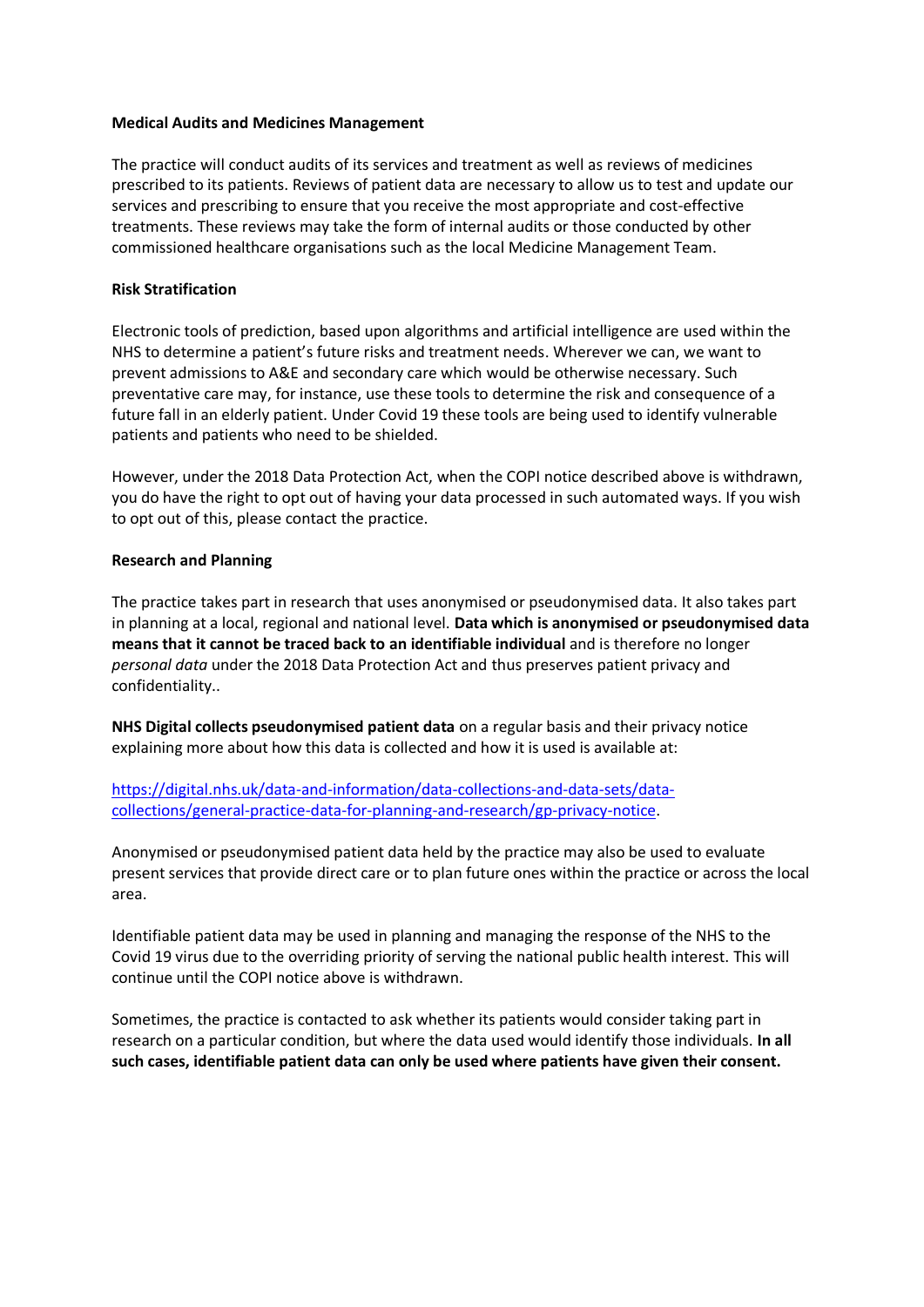#### **Data Opt-Outs and Your Right to Object.**

You cannot opt-out of your data being shared for the purposes of providing you with direct care. You can opt-out of NHS Digital collecting your information, as outlined above, for purposes beyond your direct care; namely, planning and research based on your pseudonymised data.

To do this, you can check your present status and/or change your preferences at [www.nhs.uk/your](http://www.nhs.uk/your-nhs-data-matters)[nhs-data-matters](http://www.nhs.uk/your-nhs-data-matters) on-line and read the information and follow the instructions if you wish to opt out. This opt-out is recorded against your NHS number on the NHS 'spine'. The NHS 'spine' is administered by NHS Digital.

You can also download a form called a Type 1 opt-out from the NHS Digital website, or ask one of our receptionists. This form which will be processed at the practice prevents identifiable patient data being shared outside of your practice **except where it is being used for purposes of providing you with individual care.**

You can also exercise your 'right to object' to a specific process involving your data. If you wish to do this for data processed at this practice then you must contact the practice's Data Protection Officer at suttonpatients@jem-gdpr.co.uk.

There are some situations where your data will be shared in addition to providing you with direct care. These include:

- Situations where data is needed in the "public interest", e.g in cases of epidemic where communicable diseases need to be diagnosed and the spread of their infection prevented or controlled;
- To monitor and deliver vaccination programmes;
- Where there is a legal compulsion;
- To manage risks of infection from food or water supplies or the environment.

You can find out more about how your patient information is used at <https://www.hra.nhs.uk/information-about-patients/> and https//understandingpatienttdata.org.uk/what-you-need-know.

This practice is compliant with the national data opt-out policy.

#### **How is your information stored?**

The practice stores the main patient record via a contracted data processor in the cloud. The contracted processor for the practice is Egton Medical Information Systems (EMIS). They can be contacted via EMIS, Rawdon House, Green Lane, Yeadon, Leeds LS19 7BY.

#### **How long is the information retained ?**

The medical record is retained at the patient's practice for the lifetime of the patient, after which it is sent to Primary Care Services England (PCSE). If you move to another practice your records will be transferred to that practice.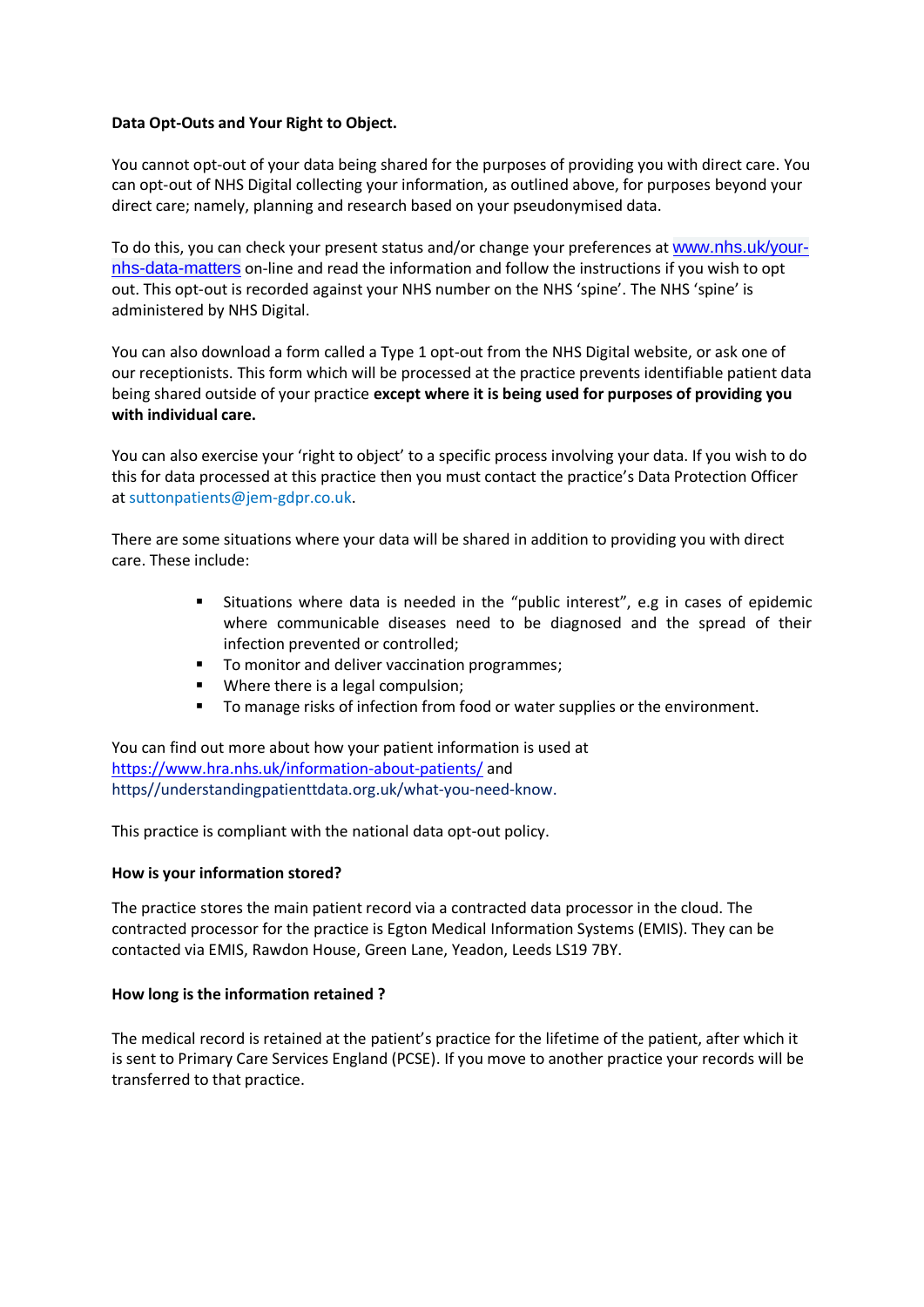# **Summary**

| <b>Data Controller</b>                                                    | <b>Cheam GP Centre</b>                                                                                                                                                                                                                                                                                                                                                                                                                                                                                                                                                                                                                                                                                                                                                                                                                                                                                                                                                                                                                                                                                                                                                                                                                                                                      |
|---------------------------------------------------------------------------|---------------------------------------------------------------------------------------------------------------------------------------------------------------------------------------------------------------------------------------------------------------------------------------------------------------------------------------------------------------------------------------------------------------------------------------------------------------------------------------------------------------------------------------------------------------------------------------------------------------------------------------------------------------------------------------------------------------------------------------------------------------------------------------------------------------------------------------------------------------------------------------------------------------------------------------------------------------------------------------------------------------------------------------------------------------------------------------------------------------------------------------------------------------------------------------------------------------------------------------------------------------------------------------------|
| <b>Data Protection Officer</b>                                            | <b>Miles Dagnall</b><br>suttonpatients@jem-gdpr.co.uk                                                                                                                                                                                                                                                                                                                                                                                                                                                                                                                                                                                                                                                                                                                                                                                                                                                                                                                                                                                                                                                                                                                                                                                                                                       |
| <b>Purpose of Processing</b><br>your personal<br>information              | Direct Care delivered to the individual alone, much of which is provided<br>in the surgery.<br>After a patient agrees to a referral for direct care elsewhere, such as a<br>referral to a specialist in a hospital, necessary and relevant information<br>about the patient, their circumstances and their problem will need to<br>be shared with the other healthcare workers, such as specialist,<br>therapists, technicians etc.<br>The information that is shared is to enable the other healthcare and<br>social care professionals to provide the most appropriate advice,<br>investigations, treatments, therapies and or care.                                                                                                                                                                                                                                                                                                                                                                                                                                                                                                                                                                                                                                                      |
| <b>Lawful Basis for</b><br><b>Processing your</b><br>personal information | The processing of personal data in the delivery of direct care and for<br>providers' administrative purposes in this surgery and in support of<br>direct care elsewhere is supported under the following Article 6 and 9<br>conditions of the GDPR:<br>Article $6(1)(c)$ – the processing is necessary for compliance with a<br>legal obligation to which the controller (the practice is subject) and/or<br>Article $6(1)(e)$ the processing is necessary for the performance of a<br>task carried out in the public interest or in the exercise of official<br>authority'.<br>Health data is defined as a special kind of personal data and is also<br>processed by the practice under<br>Article 9(2)(h) 'necessary for the purposes of preventative or<br>occupational medicine for the assessment of the working capacity of<br>the employee, medical diagnosis, the provision of health or social care<br>or treatment or the management of health or social care systems and<br>services'<br>The sharing of your personal data also takes place in accordance with<br>the common law duty of confidentiality. Performance of this duty does<br>not require consent from the patient where the proposed use of their<br>data is either for individual care or in the public interest. |
| <b>Recipient or categories</b><br>of recipients of your                   | The data will be shared with health and care professionals and support<br>staff in this surgery and at hospitals, diagnostic and treatment centres                                                                                                                                                                                                                                                                                                                                                                                                                                                                                                                                                                                                                                                                                                                                                                                                                                                                                                                                                                                                                                                                                                                                          |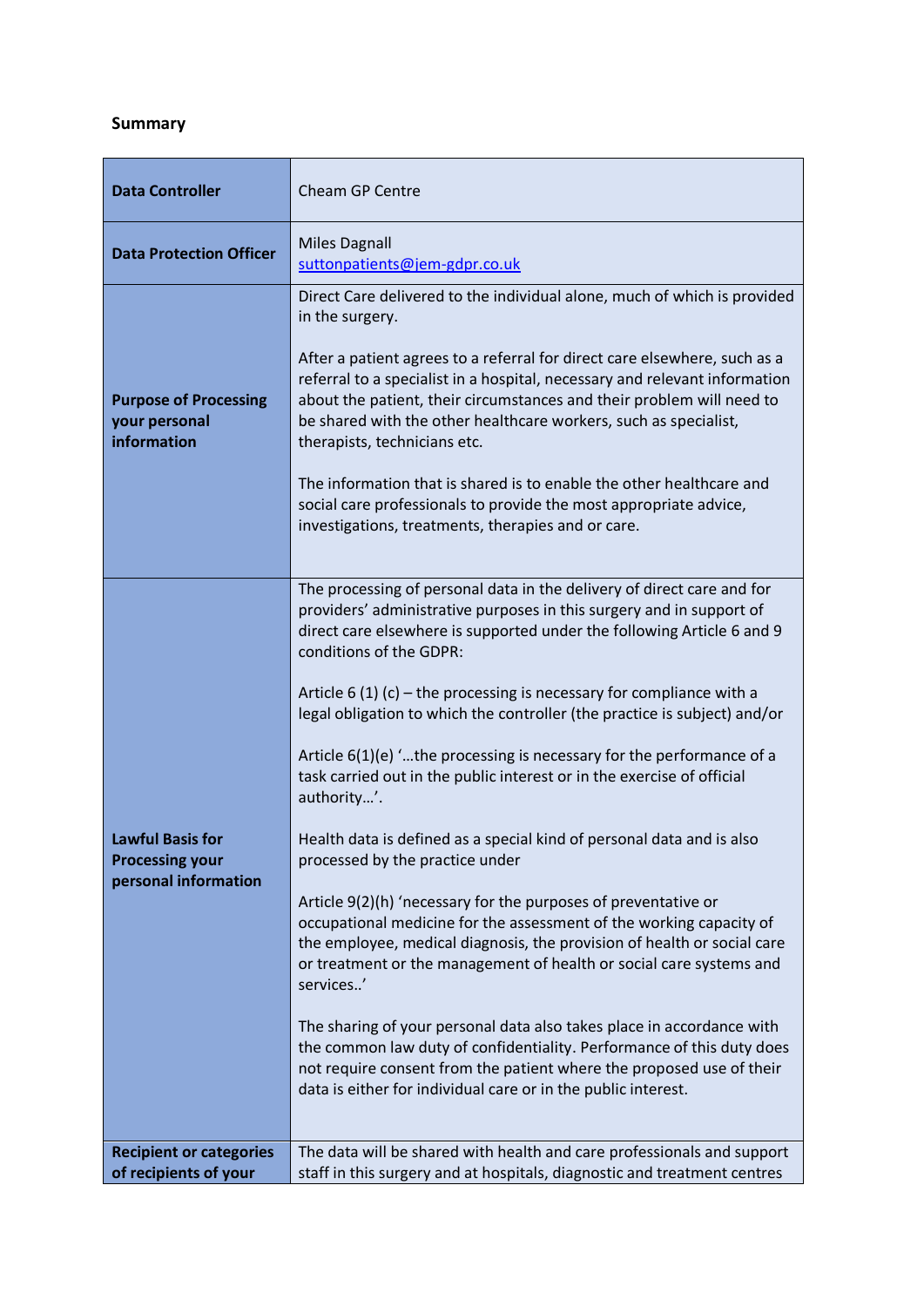| personal data        | who contribute to your personal care.                                                                                                      |
|----------------------|--------------------------------------------------------------------------------------------------------------------------------------------|
|                      | GPs                                                                                                                                        |
|                      | Hospitals<br>$\bullet$                                                                                                                     |
|                      | <b>Primary Care Network</b><br>$\bullet$                                                                                                   |
|                      | Local GP provider organisation<br>$\bullet$                                                                                                |
|                      | <b>NHS Commissioning Support Units</b><br>$\bullet$                                                                                        |
|                      | Social Care Services <b>D</b> Health and Social Care Information<br>$\bullet$                                                              |
|                      | Centre (HSCIC)                                                                                                                             |
|                      | <b>Clinical Excellence Group</b><br>$\bullet$                                                                                              |
|                      | <b>Community Pharmacists</b><br>$\bullet$                                                                                                  |
|                      | <b>District Nurses</b><br>$\bullet$                                                                                                        |
|                      | Independent Contractors such as dentists, opticians,                                                                                       |
|                      | pharmacists                                                                                                                                |
|                      | <b>Private Sector Providers</b><br>$\bullet$                                                                                               |
|                      | <b>Voluntary Sector Providers</b><br>$\bullet$                                                                                             |
|                      | <b>Ambulance Trusts</b><br>$\bullet$                                                                                                       |
|                      | <b>Clinical Commissioning Groups</b><br>$\bullet$                                                                                          |
|                      | <b>Local Authorities</b><br>$\bullet$                                                                                                      |
|                      | <b>Education Services</b><br>$\bullet$                                                                                                     |
|                      | <b>Fire and Rescue Services</b><br>$\bullet$                                                                                               |
|                      | Police & Judicial Services<br>$\bullet$<br>The Child Health Information Service                                                            |
|                      | $\bullet$<br><b>Substance Misuse Remote Workers</b><br>$\bullet$                                                                           |
|                      | London Coroner's Service<br>$\bullet$                                                                                                      |
|                      | <b>Voluntary Sector Providers</b><br>$\bullet$                                                                                             |
|                      | <b>Private Sector Providers</b><br>$\bullet$                                                                                               |
|                      | <b>Social Prescribers</b>                                                                                                                  |
|                      |                                                                                                                                            |
|                      | Many organisations across London share an aggregated summary view                                                                          |
|                      | of your data, held in a secure Health Information Exchange and using a                                                                     |
|                      | Local Health Care Exemplar format known as the One London patient                                                                          |
|                      | record, in order to make quicker and better informed decisions in                                                                          |
|                      | providing you with care.                                                                                                                   |
|                      |                                                                                                                                            |
|                      | This practice is also part of a Neighbourhood Multi-Disciplinary Team<br>based upon the Cheam & South Sutton Primary Care Network designed |
|                      | to bring together a number of service providers to help patients with                                                                      |
|                      | more than one need.                                                                                                                        |
|                      |                                                                                                                                            |
|                      | You have the right to object to some or all of the information being                                                                       |
|                      | processed, which is detailed under Article 21. Exercising your right to                                                                    |
|                      | object may well prevent the referral or course of treatment from going                                                                     |
|                      | ahead.                                                                                                                                     |
| Your right to object |                                                                                                                                            |
|                      | Please contact the Data Protection Officer on suttonpatients@jem-<br>gdpr.co.uk                                                            |
|                      |                                                                                                                                            |
|                      | You should be aware that this is a right to raise an objection, that is not                                                                |
|                      | the same as having an absolute right to have your wishes granted in                                                                        |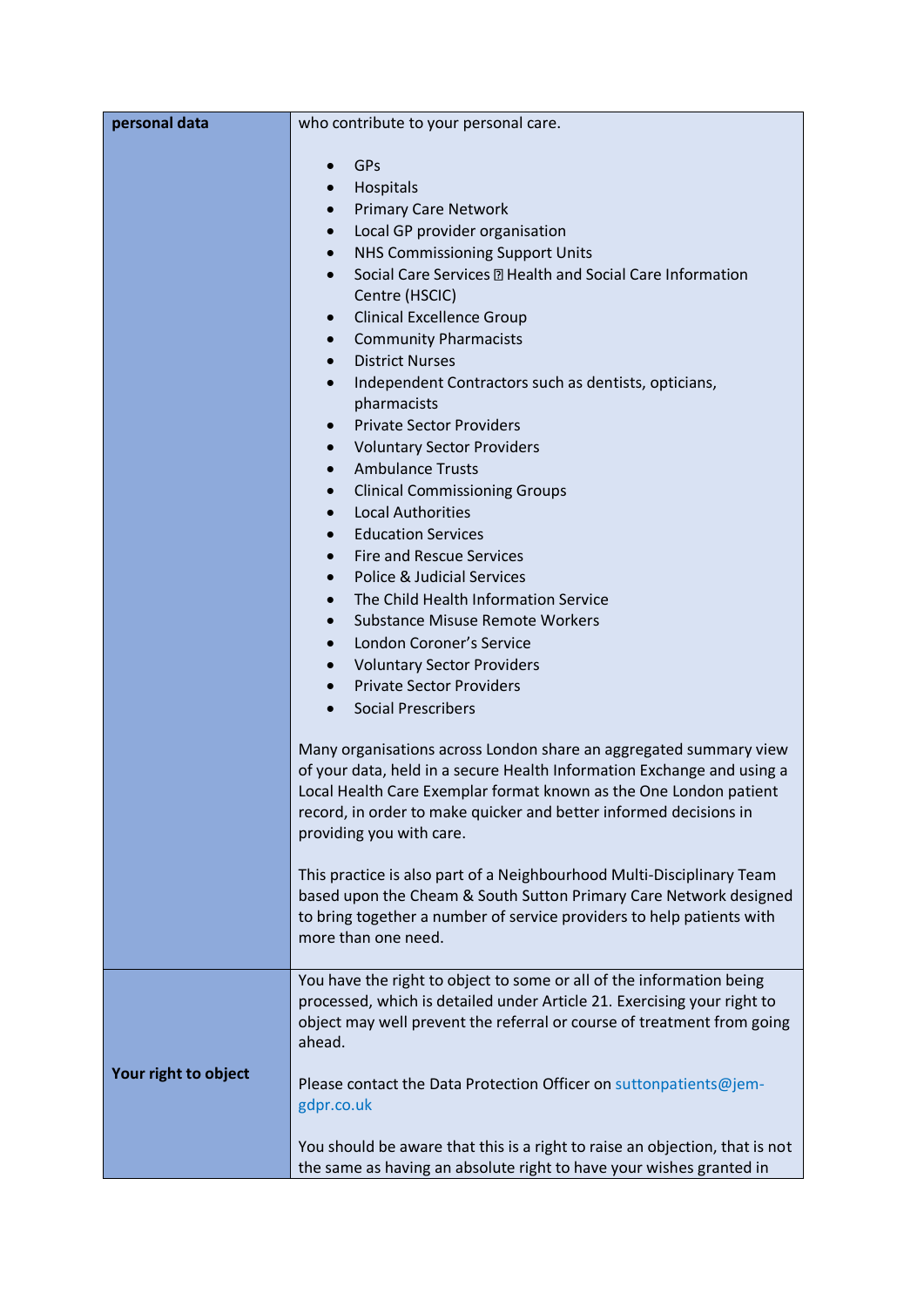|                                                | every circumstance.                                                                                                                                                     |
|------------------------------------------------|-------------------------------------------------------------------------------------------------------------------------------------------------------------------------|
| Your right to access and<br>correction         | You have the right to access your data and to have any inaccuracies<br>corrected.                                                                                       |
|                                                | There is no right to have medical records deleted except when ordered<br>by a court of Law.                                                                             |
| How long do we hold<br>your personal data for? | We retain your personal data in line with both national guidance and<br>law, which can be found here:                                                                   |
|                                                | https://digital.nhs.uk/article/1202/Records-Management-Code-of-<br>Practice-for-Health-and-Social-Care-2016                                                             |
| Your right to complain                         |                                                                                                                                                                         |
|                                                | If you have a question or wish to complain about the use of your data,<br>you should approach the Practice Manager or contact the Data<br><b>Protection Officer at:</b> |
|                                                | suttonpatients@jem-gdpr.co.uk.                                                                                                                                          |
|                                                | The use of personal data is overseen by the Information<br>Commissioners Office, often known as the ICO.                                                                |
|                                                | If you wish to complain or raise a concern with the ICO, they can be<br>contacted via their website:                                                                    |
|                                                | https://ico.org.uk/global/contact-us/                                                                                                                                   |
|                                                | Or you can also call their helpline                                                                                                                                     |
|                                                | Tel: 0303 123 1113 (local rate)<br>01625 545 745 (national rate)                                                                                                        |
|                                                | Or you can write to them at                                                                                                                                             |
|                                                | The ICO, Wycliffe House, Water Ln, Wilmslow SK9 5AF                                                                                                                     |
|                                                |                                                                                                                                                                         |

## **Data Processor Update**

This practice acts as Data Controller for your data. It uses a number of suppliers as Data Processors. These suppliers may be procured, national regionally or locally and support the practice by providing various clinical services under instruction.

Patients receiving warfarin treatment are monitored by a system called INR Star. This system is owned by LumiraDX Care Solutions.

LumiraDx Care Solutions are planning to migrate INRstar from its current location to a new Cloud-First technology. During this move, the data residency will remain in England in a UK Government approved data centre. There is no threat to patient confidentiality and data will not be modified in